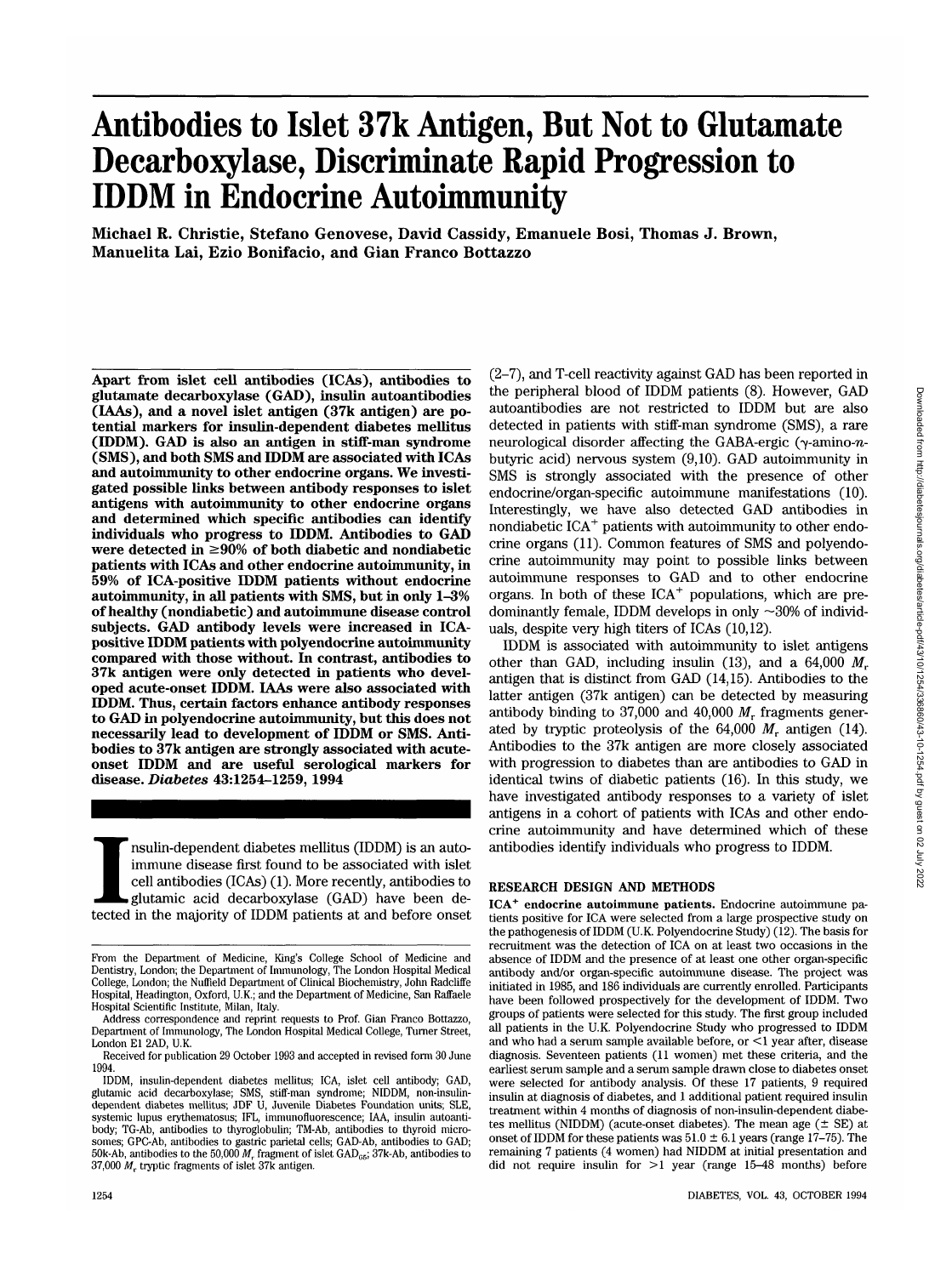Frequencies of antibodies to GAD, antibodies to the 50,000  $M_r$  fragment of islet GAD<sub>65</sub>, antibodies to 37,000  $M_r$  tryptic fragments of islet 37k antigen, IAA, TG-Ab, TM-Ab, and GPC-Ab, in ICA<sup>+</sup> subjects with and without IDDM

| Group                           | $\it n$ | GAD-Ab  | 50k-Ab  | $37k-Ab$ | IAA                  | TG-Ab        | TM-Ab   | GPC-Ab  |
|---------------------------------|---------|---------|---------|----------|----------------------|--------------|---------|---------|
| $ICA^+$<br>endocrine autoimmune |         |         |         |          |                      |              |         |         |
| Non-IDDM                        | 20      | 18(90)  | 19 (95) | 0        | 1(5)                 | 6(30)        | 15 (75) | 14 (70) |
| Slow-onset IDDM                 |         | 7 (100) | 7(100)  |          | 2(29)                | 2(29)        | 5(71)   | 6(86)   |
| Acute-onset IDDM                | 10      | 10(100) | 10(100) | $9(90)*$ | $4(40)$ <sup>+</sup> | 4(40)        | 8(80)   | 10(100) |
| $ICA+$ nonendocrine autoimmune  |         |         |         |          |                      |              |         |         |
| <b>IDDM</b>                     | 22      | 13 (59) | 13(59)  | 18 (82)  | NT                   | $\mathbf{0}$ |         |         |
| $ICA^+$ SMS                     |         |         |         |          |                      |              |         |         |
| Non-IDDM                        | 3       | 3(100)  | 3(100)  |          | NT                   | 0            | 1(33)   | 2(67)   |
| <b>IDDM</b>                     | 3       | 3(100)  | 3(100)  | 2(67)    | NT                   | 1(33)        | 3(100)  | 1 (33)  |

Data are *n* (%). GAD-Ab, antibodies to GAD; 50k-Ab, antibodies to the 50,000  $M_r$  fragment of islet GAD<sub>65</sub>; 37k-Ab, antibodies to 37,000  $M_r$ tryptic fragments of islet 37k antigen; NT, not tested. \*Signiflcant difference in antibody frequency compared with endocrine autoimmune, non-IDDM (P < 0.0001) and slow-onset IDDM *(P <* 0.005) subjects; tsignificant difference in antibody frequency compared with endocrine autoimmune, non-IDDM subjects *(P <* 0.05).

progression to IDDM (slow-onset diabetes). In these patients, the mean age at diagnosis of IDDM was  $54.3 \pm 8.3$  years (range 13-79). The second group consisted of 20 patients (15 women) selected at random from participants in the U.K. Polyendocrine Study who had ICAs >10 Juvenile Diabetes Foundation units (JDF U) and who had not developed diabetes on follow-up for at least 36 months (mean 67.7 months, range 36-102). **ICA+ IDDM patients.** A group of 22 patients (9 women) with acuteonset IDDM were included in the study. The mean age of the patients at serum sample was  $16.4 \pm 1.9$  years (range 5-40). Serum samples were obtained within 12 months of diagnosis of disease. These patients were selected for having ICAs but no detectable antibodies to thyroglobulin, thyroid microsomes, or gastric parietal cells.

**SMS patients.** Six patients (four women) with SMS were included in the study. The mean age at serum sampling was  $53.8 \pm 2.5$  years (range 47-63). Three SMS patients also had IDDM. All SMS patients had high titer ICAs (>80 JDF U).

Control groups. The first group included 111 ICA<sup>-</sup> nondiabetic patients who had other autoimmune diseases. Of these, 30 patients had autoimmune thyroid disease, 10 had Addison's disease, 10 had pernicious anemia, 10 had autoimmune polyendocrine disease, 27 had rheumatoid arthritis, and 24 had systemic lupus erythematosus (SLE). The second control group comprised 80 healthy individuals with no known family history of IDDM or other autoimmune diseases.

**ICAs.** These were measured by indirect immunofluorescence (IFL) on 4 mm cryostat sections of blood group O human pancreas, as described previously (17). Positive samples were titrated to end point in doubling dilutions in 10 mmol/1 phosphate-buffered saline (pH 7.2). Local standard sera calibrated to 2, 4, 8, 16, 32, and 80 JDF U were included in each assay. End-point titers of test samples were converted to JDF U by comparison with a standard curve of  $log_2$  JDF U versus  $log_2$  of end-point titer of the standard sera. The threshold of ICA detection was 5 JDF U. **Insulin autoantibodies (IAAs).** IAAs were measured by radioimmunoassay, with displacement with unlabeled insulin to correct for non-<br>specific binding (18). The mean ( $\pm$  SD) corrected binding for 140 control<br>sera was  $0.149 \pm 0.298\%$ . Sera with binding >3 SD above the mean for<br>thes the Immunology and Diabetes Workshops for the standardization of ICA and IAA, our laboratories have repeatedly participated with a high degree of performance.

**Antibodies to GAD.** These were measured by determining the enzyme activity immunoprecipitated by antibodies in sera from a soluble extract of rat brain as described previously (3). Serial dilutions of selected sera from each group demonstrated an approximately linear relationship between antibody concentration and enzyme activity immunoprecipitated for most samples. However, dilution experiments with all SMS patients demonstrated a marked prozone effect at low dilutions of serum. For quantification of GAD antibody levels, sera from SMS patients were analyzed at a dilution of 1:250 and all other sera at 1:5. Enzyme activity immunoprecipitated was calculated relative to that of the same standard antibody-positive control serum used in previous analyzes of GAD antibody activities (14,16). Sera were regarded as positive if the relative antibody activity exceeded 2 SD of the activity in sera from a group of 30 healthy (nondiabetic) control individuals (mean  $\pm$  SD; 6.2  $\pm$  3.4% of positive control). The interassay coefficient of variation was 15.4%.

**Antibodies to 50,000, 40,000, and 37,000**  $M_r$  **fragments of islet 64,000**  $M_r$  antigens. These antibodies were measured by immunoprecipitation of  $1^{35}$ SImethionine-labeled polyneptides released from particulate frac-<sup>5</sup>S]methionine-labeled polypeptides released from particulate fractions of neonatal rat islets by trypsin treatment as described previously (14). Serum samples were regarded as positive for a specific antibody activity if a band corresponding to the appropriate polypeptide could be detected on the autoradiogram. Antibody levels were quantified by densitometric scanning of bands on autoradiograms, expressing band density as a proportion of a standard antibody-positive control serum included in each antibody analysis (14).

**Other autoantibodies.** Antibodies to thyroglobulin (TG-Ab) and thy- roid microsomes (TM-Ab) were detected by indirect hemagglutination using a commercial kit (Serodia, Japan). The threshold titer for antibody positivity was 1/20 for TG-Ab and 1/400 for TM-Ab. Antibodies to gastric parietal cells (GPC-Ab) were detected by IFL using 4-mm cryostat sections of human blood group O stomach (19).

**Statistical analysis.** The significance of differences between antibody frequencies in populations was determined by  $\chi^2$  analysis with Yates correction or by Fisher's exact test as appropriate. The significance of differences between antibody levels in patient groups was determined by the Mann-Whitney *U* test. The degree of correlation between antibody levels and titers was calculated as the Spearman coefficient of rank correlation.

#### **RESULTS**

**Antibodies to brain GAD and 50,000** *Mr* **fragments of islet GAD.** Antibodies to GAD were measured by two independent assays: *1*) by measuring GAD enzyme activity immunoprecipitated from extracts of rat brain (GAD antibodies) and *2~)* by immunoprecipitation of 50,000 *Mr* fragments of rat islet antigen, previously shown to be islet GAD (15) (50k antibodies). GAD and 50k antibodies were detected in  $18(90%)$  and  $19(95%)$ , respectively, of 20 ICA<sup>+</sup> endocrine autoimmune patients without IDDM, in all 17  $ICA^+$  endocrine autoimmune patients who developed IDDM, and in all  $6$  patients with SMS (Table 1). The two  $ICA^+$  endocrine autoimmune patients who were negative for GAD antibodies had low titer ICA (Table 2). When present, GAD antibodies persisted with time; no patients converted from antibody negative to positive, and the antibodies were detected 84 months before diabetes onset in one patient (patient 4 in Table 2) and persisted for at least 6 years in ICA<sup>+</sup> endocrine autoimmune patients who did not develop diabetes. GAD antibodies in the absence of antibodies to 37k antigen or anassares in the assence of analogues to six anagen of 17 of these are nondiabetic, 5 progressed to IDDM slowly after a period of NIDDM, and 1 developed acute-onset IDDM (Table 2). Of the 22 ICA<sup>+</sup> IDDM patients without endocrine autoimmunity, 13 (59%) had GAD antibodies and 13 (59%)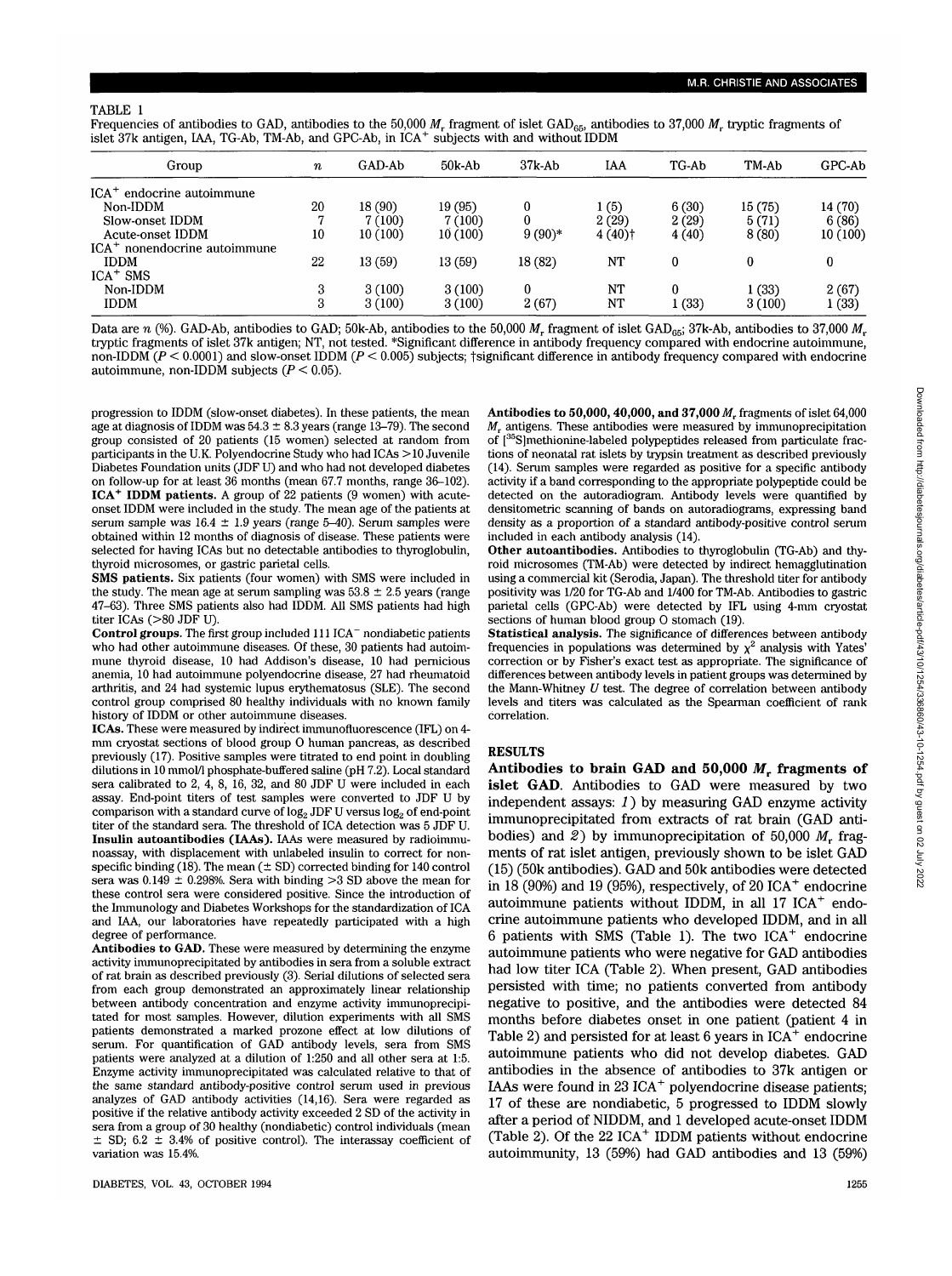### ANTIBODIES TO ISLET AUTOANTIGENS

#### TABLE 2

Characteristics and antibody data for individual  $ICA^+$  endocrine autoimmune patients

| <b>Diseases</b>             | <b>Sex</b> | Age<br>(years) | Period<br>to IDDM<br>(months) | <b>ICA</b><br>(JDF U) | GAD-Ab | $50k-Ab$   | 37k-Ab                   | <b>IAA</b>               | TG-Ab        | TM-Ab           | GPC-Ab                          |
|-----------------------------|------------|----------------|-------------------------------|-----------------------|--------|------------|--------------------------|--------------------------|--------------|-----------------|---------------------------------|
| <b>Acute-onset IDDM</b>     |            |                |                               |                       |        |            |                          |                          |              |                 |                                 |
| 1. 1°M, Tx, IDDM            | M          | 40             | 0                             | > 80                  | 417    | $++$       | $++$                     |                          | >320         | 40 <sup>2</sup> | $+ +$                           |
| 2. PA, Tx, IDDM             | F          | 70             | $-1$                          | 49                    | 391    | $++$       | $^{+}$                   | $\qquad \qquad -$        | $\mathbf{0}$ | $\mathbf{0}$    | $+ +$                           |
| 3. PA, 1°M, IDDM            | F          | 72             | $-2$                          | > 80                  | 75     | $^{+}$     | $^{+}$                   | $\overline{\phantom{m}}$ | 640          | 20 <sup>2</sup> | $+ +$                           |
| 4. 1°M, PA, IDDM            | M          | 58             | $\boldsymbol{0}$              | > 80                  | 199    | $\ddot{+}$ | $\ddot{}$                | $\ddot{}$                | $\bf{0}$     | $20^{2}$        | $+ +$                           |
| 5. 1°M, Ad, IDDM            | F          | 23             | $-29$                         | 30                    | 149    | $++$       | $^{+}$                   | $^{+}$                   | 40           | 20 <sup>2</sup> | $+ +$                           |
| 6. IDDM                     | M          | 16             | $-15$                         | 52                    | 70     | $+$        | $\ddot{}$                | $\ddot{}$                | $\mathbf{0}$ | $\bf{0}$        | $+$                             |
| 7. Tx, IDDM                 | F          | 46             | $-49$                         | 35                    | 416    | $+ +$      | —                        | $\overline{\phantom{0}}$ | $\mathbf{0}$ | $20^{2}$        | $+ +$                           |
| 8. H, IDDM                  | F          | 50             | $-6$                          | 69                    | 41     | $+$        | $^{+}$                   | $\ddot{}$                | 320          | $320^2$         | $\ddot{}$                       |
| 9. PA, 1°M, IDDM            | F          | 75             | $-2$                          | 20                    | 340    | $+ +$      | $^{+}$                   | $\overline{\phantom{0}}$ | $\bf{0}$     | $160^2$         | $^+$                            |
| 10. Tx, IDDM                | F          | 50             | $-33$                         | 49                    | 150    | $+ +$      | $+$                      | -                        | $\mathbf{0}$ | $320^2$         | $^{+}$                          |
| Slow-onset IDDM             |            |                |                               |                       |        |            |                          |                          |              |                 |                                 |
| 11. V, TC, IDDM             | F          | 57             | $-21$                         | 80                    | 277    | $++$       | $\qquad \qquad$          | $\qquad \qquad$          | 160          | $\bf{0}$        | $^{\mathrm{+}}$                 |
| 12. $1^{\circ}M$ , PA, IDDM | M          | 63             | 5                             | > 80                  | 128    | $^{+}$     | —                        | $\overline{\phantom{0}}$ | 0            | $40^{2}$        | $\hbox{+}$                      |
| 13. IDDM                    | F          | 40             | 3                             | 23                    | 32     | $\ddot{}$  | -                        | -                        | 0            | $20^2$          | $^{+}$                          |
| 14. IDDM                    | F          | 79             | $\bf{0}$                      | >10                   | 31     | $+ +$      | —                        | $\overline{+}$           | 0            | 80 <sup>2</sup> | $\ddot{}$                       |
| 15. GE, CM, IDDM            | M          | 12             | $-18$                         | > 80                  | 31     | $^{+}$     | —                        | $\overline{\phantom{0}}$ | 0            | $\bf{0}$        | $\ddot{}$                       |
| 16. 1°M, IDDM               | M          | 70             | $-9$                          | 10                    | 29     | $^{+}$     | $\overline{\phantom{0}}$ | $\ddot{}$                | 160          | $20^2\,$        | —                               |
| 17. H, IDDM                 | F          | 52             | $-40$                         | > 80                  | 288    | $\ddot{}$  | —                        | $\overline{\phantom{0}}$ | $\bf{0}$     | 40 <sup>2</sup> | $^{\mathrm{+}}$ $^{\mathrm{+}}$ |
| 18. Tx                      | F          | 39             |                               | 69                    | 254    | $\ddot{}$  | -                        | <b>.</b>                 | 80           | 20 <sup>2</sup> | $\ddot{}$                       |
| 19. V                       | M          | 56             |                               | 80                    | 291    | $\ddot{}$  | —                        | —                        | 0            | 0               | $^{\mathrm{+}}$ $^{\mathrm{+}}$ |
| 20. Ad                      | M          | 23             |                               | 15                    | 9      | $^{+}$     | —                        | -                        | 0            | 0               | -                               |
| 21. PA                      | M          | 53             |                               | > 80                  | 86     | $+ +$      | -                        | -                        | 0            | 40 <sup>2</sup> | $^+$                            |
| 22.<br>Ad, Tx, V, POF       | F          | 48             |                               | > 80                  | 437    | $++$       |                          | $\overline{\phantom{0}}$ | 0            | 20 <sup>2</sup> | $+ +$                           |
| 23.<br>Tx                   | F          | 43             |                               | > 80                  | 226    | $^{+}$     | —                        | -                        | 0            | 80 <sup>2</sup> | $^+$                            |
| 24. V, H                    | F          | 49             |                               | > 80                  | 222    | $^{+}$     | —                        | $\overline{\phantom{0}}$ | 160          | $160^2$         | -                               |
| 25. HPT, Ad                 | F          | 30             |                               | > 80                  | 188    | $\ddot{}$  | —                        | $\overline{\phantom{0}}$ | $\bf{0}$     | $\mathbf{0}$    | $^{+}$                          |
| 26. None                    | F          | 53             |                               | > 80                  | 178    | $^{+}$     | -                        | —                        | 20           | $160^2$         | $^+$ $^+$                       |
| 27. PA, Tx                  | F          | 35             |                               | > 80                  | 126    | $\ddot{}$  | —                        | —                        | 80           | $40^2$          | $+ +$                           |
| 28. None                    | F          | 21             |                               | > 80                  | 149    | $+$        | $\overline{\phantom{0}}$ | -                        | $\bf{0}$     | $\mathbf{0}$    | $^{\mathrm{+}}$                 |
| 29. POF                     | F          | 28             |                               | > 80                  | 248    | $\ddot{}$  | -                        | —                        | $\bf{0}$     | $160^{2}$       | $\ddot{}$                       |
| 30. None                    | F          | 35             |                               | > 80                  | 138    | $^{+}$     | -                        | -                        | 320          | $160^2$         | -                               |
| 31. None                    | M          | 22             |                               | 52                    | 95     | $\ddot{}$  | -                        | $^{+}$                   | 0            | $40^{2}$        | —                               |
| 32.<br>TC                   | F          | 22             |                               | > 80                  | 61     | $+$        | -                        | -                        | 0            | $160^2$         | $+ +$                           |
| 33. Tx                      | F          | 53             |                               | 20                    | 0      |            | $\overline{\phantom{0}}$ | $\overline{\phantom{0}}$ | 0            | $\mathbf{0}$    | $+ +$                           |
| 34. Tx                      | F          | 24             |                               | 18                    | 170    | $+$        | -                        | <b></b>                  | $\mathbf{0}$ | 40 <sup>2</sup> | —                               |
| 35. None                    | M          | 26             |                               | 11                    | 121    | $\ddag$    | -                        | -                        | 40           | 40 <sup>2</sup> | —                               |
| 36. 1°M                     | F          | 80             |                               | 18                    | 375    | $\ddot{}$  |                          |                          | 0            | $40^2$          | $+$                             |
| 37. None                    | F          | 62             |                               | > 80                  | 161    | $+$        | —                        |                          | $\bf{0}$     | 20 <sup>2</sup> | $+ +$                           |

Tx, thyrotoxicosis; 1°M, primary myxedema; H, Hashimoto's disease; G, Graves' disease; TC, thyroid cyst; PA, pernicious anemia; Ad, Addison's disease; V, vitiligo; POF, premature ovarian failure; GE, gut enteropathy; CM, cardiomyopathy; HPT, hypoparathyroidism. Antibody data presented for diabetic patients are for samples collected closest to disease onset. Age given is at serum collection. The period from serum collection to development of IDDM is indicated; positive values indicate a postdiabetic sample. Quantitative antibody data are given for ICA (JDF U), GAD antibodies (% positive control) and antibodies to thyroglobulin and thyroid microsomes (reciprocal titers). Other antibodies are indicated as negative  $(-)$ , positive  $(+)$ , or strongly positive  $(+)$ .

had 50k antibodies. Five of nine GAD antibody-negative IDDM patients had high titer ICAs (>80 JDF U), and GAD antibodies were not correlated with ICA titers in this group.

A quantitative analysis of GAD enzyme activity immunoprecipitated by antibodies in sera of  $\text{ICA}^+$  patients is shown in Fig. 1. No significant difference was observed between GAD antibody levels in diabetic and nondiabetic  $\text{ICA}^+$  endocrine autoimmune patients. However, GAD antibody levels in ICA<sup>+</sup> IDDM patients without endocrine autoimmunity were significantly lower than those in both diabetic and nondiabetic ICA<sup>+</sup> endocrine autoimmune groups ( $P \le 0.002$ ). SMS patients all had high GAD antibody levels (Fig. 1).

GAD antibodies were rarely detected in the  $ICA^-$  groups. None of the 51 patients with rheumatoid arthritis or SLE were positive for GAD antibodies, and only 2 patients with endocrine autoimmune disease were positive, 1 with Graves' disease and 1 with Addison's disease and hypothyroidism (Table 3). The latter patient was also positive for 50k antibodies. Two of 80 (2.5%) normal control individuals were

positive for antibodies to brain GAD and 50,000 *Mr* tryptic fragments of the islet antigen.

**Antibodies to islet 37k antigen.** In contrast to antibodies to GAD, antibodies to 37k antigen were only found in individuals who developed IDDM (Tables 1 and 2). Overall, 9 of 17 (53%) ICA<sup>+</sup> endocrine autoimmune patients who progressed to IDDM were positive for antibodies to 37k antigen. Nine of 10 patients (90%) with acute-onset IDDM had these antibodies, whereas all patients with slow-onset IDDM were negative  $(P < 0.005)$ . Two patients with acute-onset IDDM converted from antibody negative to positive on follow-up, in one patient (patient 4) between 84 and 26 months before diabetes onset and in a second (patient 9) between 7 and 2 months before diagnosis. Of the six patients with SMS, two had antibodies to 37k antigen and both of them had IDDM. Antibodies to 37k antigen were detected in 18 of 22 (82%) ICA<sup>+</sup> IDDM patients without endocrine autoimmunity. ICA titers were significantly correlated with levels of antibodies to 37k antigen in these patients  $(r = 0.71, P < 0.001)$ .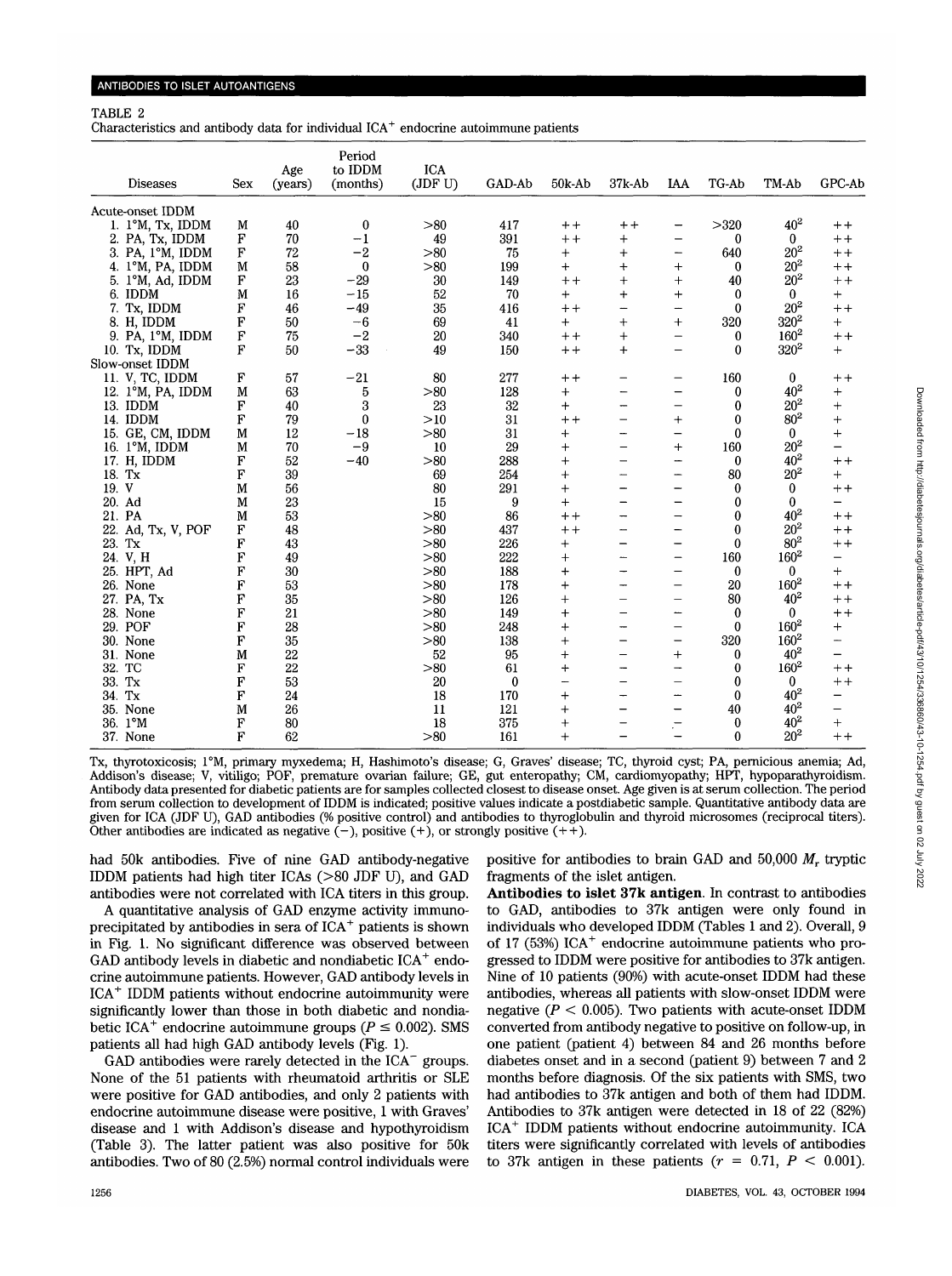

**FIG. 1. Levels of antibodies to brain GAD in population groups with and without IDDM. Antibody levels are expressed as a proportion of those in a positive control serum. Note change of scale above 500% of control** levels.  $\bigcirc$ , Nondiabetic subjects; ———, median values for each group; **, cutoff for antibody positivity. The box indicates 78 control individuals negative for antibodies.**

Antibodies to 37k antigen were not detected in any of the 111 ICA~ patients with autoimmune disease (Table 3) or in the 80 healthy control individuals.

**Antibodies to insulin.** IAAs were measured only in ICA<sup>+</sup> endocrine autoimmune patients (Tables 1 and 2); in patients who developed IDDM, IAAs were measured in samples collected before initiation of insulin treatment. IAAs were detected in 4 of 10 (40%) patients who developed acute-onset IDDM, in 2 of 7 (29%) slow-onset IDDM patients, and in 1 of 20 (5%) nondiabetic individuals. The frequency of IAAs in acute-onset IDDM patients was significantly higher than that in ICA<sup>+</sup> endocrine autoimmune patients who have not developed IDDM *(P <* 0.05).

**Thyrogastric antibodies.** ICA<sup>+</sup> endocrine autoimmune patients and SMS patients had high frequencies of TG-Ab, TM-Ab, and GPC-Ab (Tables 1 and 2). The frequency of thyrogastric antibodies in ICA~ patients was similar to that expected for each group of diseases tested (Table 3).

#### DISCUSSION

A major goal of research into IDDM is to define genetic and/or immunological markers that precisely identify individuals predisposed to the disease (20). GAD is one of a number of novel islet cell antigens known to be associated with IDDM. However, GAD autoimmunity also develops in the absence of diabetes. Thus, GAD is an autoantigen in autoimmune SMS, but only one-third of SMS patients develop IDDM. We have also detected GAD antibodies in —20% of nondiabetic identical twins who are long-term discordant for diabetes with their diabetic co-twin (16) and who are therefore at low risk for diabetes (21). Furthermore, GAD has been shown to be a target for a  $\beta$ -cell-selective ICA that is not predictive of diabetes development, in contrast with whole-islet ICA, which is associated with disease (11,22).

To further characterize the associations of GAD autoimmunity with diabetes and other autoimmune diseases, we have analyzed GAD antibodies in  $ICA^+$  and  $ICA^-$  patients with endocrine autoimmunity. GAD antibodies, including antibodies to 50,000  $M_r$  fragments of islet GAD<sub>65</sub> that correlate well with the former (3), were detected in almost all ICA<sup>+</sup> endocrine autoimmune patients, whether or not they developed diabetes. GAD antibody levels were detected at similarly high levels in both diabetic and nondiabetic groups. The elevated frequency of GAD antibodies in this cohort of endocrine autoimmune patients, together with the strong association of GAD autoimmunity in SMS with the presence of ICA and other organ-specific autoimmunities (10), suggested possible links between endocrine autoimmunity and immune responses to GAD. However, GAD antibodies appeared in <2% of patients with autoimmune disease who were negative for ICA. Interestingly, when detected, the antibodies appeared only in endocrine autoimmune patients and not in patients with non-organ-specific disease. GAD  $r_{\text{t}}$  antibodies thus appear predominantly in the ICA $^+$  endocrine autoimmune population. It has been estimated that 2.4% of patients with autoimmune disease possess ICA (23) (and therefore most likely GAD antibodies), a proportion similar to the frequency of GAD antibodies in our healthy control subjects (2.5%). Thus, development of GAD antibodies is not strongly associated with endocrine autoimmunity per se, other than autoimmunity to pancreatic islet cells or GADrich cells in the brain.

Despite this lack of association, the levels of GAD antibodies in IDDM patients with endocrine autoimmunity were significantly higher than in those who lacked organ-specific antibodies. These results suggest that, although the appearance of antibodies to GAD may not be dependent on autoimmune responses to other organs, the intensity of the antibody response to the enzyme, when it does develop, is enhanced in patients with coexistent endocrine autoimmunity. This concept is supported by a previous study, in which high levels of GAD antibodies were predominantly detected in diabetic patients with other organ-specific antibodies (24). Our series concentrated mainly on adult patients with type II autoimmune polyglandular syndrome (Schmidt syndrome extended [25]), but similar high-titer GAD antibodies have

TABLE 3

Frequencies of antibodies in autoimmune disease patients negative for ICA

| Disease               | $\pmb{n}$ | GAD-Ab | 50k-Ab | $37k-Ab$ | TG-Ab  | TM-Ab   | GPC-Ab |
|-----------------------|-----------|--------|--------|----------|--------|---------|--------|
| Autoimmune thyroid    | 30        | (3)    |        |          | 13(43) | 24 (80) | 3(10)  |
| Addison's disease     | 10        |        |        |          | 3(30)  | 5(50)   | 3(30)  |
| Pernicious anemia     | 10        |        |        |          |        | 5(50)   | 7(70)  |
| Polyendocrine disease | 10        | l (10) | (10)   |          | 7(70)  | 9(90)   | 6(60)  |
| Rheumatoid arthritis  | 27        |        |        |          | 4(15)  | 8(30)   | 6(22)  |
| <b>SLE</b>            | 24        |        |        |          | 4(17)  | 7(29)   | 3(13)  |

Data are *n (%).*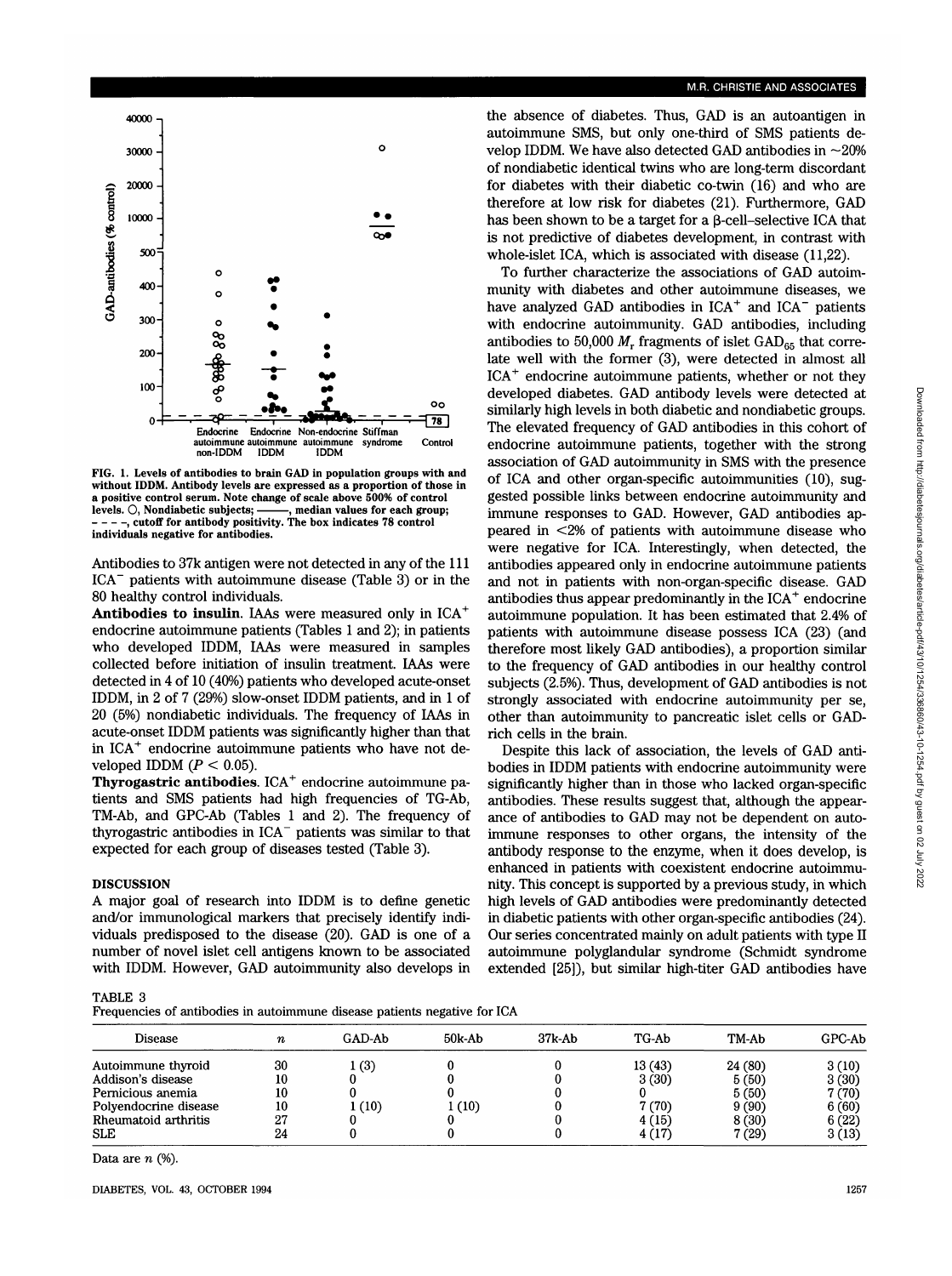also been described in type I autoimmune polyglandular syndrome, which primarily affects children (26).

Although possessing high levels of autoantibodies to GAD, only  $30\%$  of the  $ICA^+$  endocrine autoimmune patients progress to IDDM (12). In another study (27), we had the opportunity to examine the pancreases of three such patients who died without developing IDDM. These pancreases displayed none of the immunohistological changes that are normally associated with autoimmune destruction of pancreatic  $\beta$ -cells in IDDM, suggesting that the strong antibody responses to GAD in these individuals occur independently of lymphocytic infiltration of islets, a potent indicator of (3-cell destruction.

This study identifies a unique nondiabetic population, initially defined as possessing endocrine autoimmunity with ICA, with a high frequency ( $\geq$ 90%) and high levels of GAD antibodies, but which, in most cases, lacks other serological markers of IDDM. Is it possible that GAD antibodies, when they develop in the absence of other diabetes-associated immune markers, play a neutral, if not protective, role in determining susceptibility to IDDM? To try to answer this question, we investigated whether antibodies to insulin and 37k antigen could distinguish those GAD antibody-positive individuals who progressed to IDDM. Both markers were indeed associated with disease. IAAs were detected in 6 of 17 (35%) patients who progressed to diabetes but in only 1 of 20 (5%) nondiabetic patients. Antibodies to 37k antigen were only found in individuals who became diabetic, including two of three SMS patients with diabetes. More strikingly, antibodies to 37k antigen were detected in 90% of patients in our polyendocrine cohort who developed acute-onset IDDM, whereas all those in whom IDDM was preceded by a prolonged period of NIDDM were negative. Thus, antibodies to 37k antigen identify heterogeneity in the rate of progression to IDDM and are apparently markers of acute-onset diabetes in this population. In support of this, antibodies to 37k antigen were shown to be associated with rapid progression to IDDM in ICA<sup>+</sup> relatives of patients with IDDM (28).

Studies in patients with polyendocrinopathy have dissected two antibody specificities closely linked to IDDM development: whole islet ICAs and antibodies to 37k antigen. As previously shown in identical twins (16), levels of antibodies to 37k antigen were significantly correlated with ICA titers in the group of IDDM patients who lacked other organ-specific antibodies (and who tended to possess whole islet ICAs), suggesting that these antibodies might arise through common mechanisms. GAD antibodies, although disease-associated, appear in a wider population, only a subset of whom develop IDDM. Harrison et al. (29) have demonstrated an inverse correlation between antibody and T-cell responses to GAD in  $ICA^+$  relatives of diabetic patients and have suggested that autoimmunity to GAD might deviate toward either humoral or cellular responses. Because IDDM is likely to be a T-cell-mediated disease, T-cell responses to GAD may be better indicators of progression to diabetes than are levels of antibodies to the antigen. Whether GAD antibodies in the absence of other diabetes-associated antibodies are markers of slow progression to diabetes remains to be substantiated.

The discovery of serological markers with high disease specificity offers the potential to identify individuals at risk for IDDM with increased accuracy. Among several now available, antibodies to 37k antigen seem to be closely

associated with rapid progression to disease. Further characterization of the 37k antigen, including molecular cloning and expression of recombinant protein, should facilitate development of simpler screening assays for the detection of these antibodies. Large-scale screening studies in the general population are required to establish the true predictive value of different antibody specificities. With the availability of accurate markers for disease development, application of immune intervention protocols can be considered as a means of preventing IDDM.

## ACKNOWLEDGMENTS

This study was supported by grants from the Autoimmune Diseases Charitable Trust, the Juvenile Diabetes Foundation International, Novo Nordisk, The Research Advisory Committee of The Royal London Hospital Special Trustees, the Royal Society, and the Medical Research Fund of the University of Oxford. M.R.C. is a Royal Society University Research Fellow, S.G. was a Travelling Fellow supported by the Istituto Scientifico San Raffaele, T.J.B. is a Medical Research Council Research Student, M.L. is a Clinical Research Assistant supported by Autoimmune Diseases Charitable Trust and Associazione per L'aiuto ai Giovani Diabetici, and E.B. was a Juvenile Diabetes Foundation International Research Fellow.

We thank Dr. B. Giometto of University of Padua and Dr. G. Lennox of Queens Medical Centre, Nottingham, for SMS patients, Dr. D.I. Stott of University of Glasgow for sera from SLE patients, and Dr. A.V. Camp and Dr. A. Kirk of Wycombe General Hospital for sera from rheumatoid arthritis patients.

#### REFERENCES

- 1. Bottazzo GF, Florin-Christensen A, Doniach D: Islet cell antibodies in diabetes mellitus with autoimmune polyendocrine deficiencies. *Lancet* 2:1279-1283, 1974
- 2. Baekkeskov S, Aanstoot HJ, Christgau S, Reetz A, Solimena M, Cascalho M, Folli F, Richter-Olesen H, De Camilli P: Identification of the 64k autoantigen in insulin-dependent diabetes as the GABA-synthesizing enzyme glutamic acid decarboxylase. *Nature* 347:151-156, 1990
- 3. Christie MR, Brown TJ, Cassidy D: Binding of antibodies in sera from type I (insulin-dependent) diabetic patients to glutamate decarboxylase from rat tissues: evidence for antigenic and non-antigenic forms of the enzyme. *Diabetologia* 35:380-384, 1992
- 4. Kaufman DL, Erlander MG, Clare-Salzer M, Atkinson MA, Maclaren NK, Tobin AJ: Autoimmunity to two forms of glutamate decarboxylase in insulin-dependent diabetes mellitus. *J Clin Invest* 89:283-292, 1992
- 5. Karlsen AE, Hagopian WA, Petersen JS, Boel E, Dyrberg T, Grubin CE, Michelsen BK, Madsen OD, Lernmark A: Recombinant glutamic acid decarboxylase (representing the single isoform expressed in human islets) detects IDDM-associated 64,000-M<sub>r</sub> autoantibodies. *Diabetes* 41: 1355-1359, 1992
- 6. Rowley MJ, Mackay IR, Chen Q-Y, Knowles WJ, Zimmet PZ: Antibodies to glutamic acid decarboxylase discriminate major types of diabetes mellitus. *Diabetes* 41:548-551, 1992
- 7. De Aizpurua HJ, Wilson Y, Harrison LC: Glutamic acid decarboxylase autoantibodies in preclinical insulin-dependent diabetes. *Proc Natl Acad Sci USA* 89:9841-9845, 1992
- 8. Atkinson MA, Kaufman DL, Campbell L, Gibbs KA, Shah SC, Bu D-F, Erlander MG, Tobin AJ, Maclaren NK: Response of peripheral-blood mononuclear cells to glutamate decarboxylase in insulin-dependent diabetes. *Lancet* 339:458-459, 1992
- 9. Solimena M, Folli F, Denis-Donini S, Comi GC, Pozza G, De Camilli P, Vicari AM: Autoantibodies to glutamic acid decarboxylase in a patient with stiff-man syndrome, epilepsy and type I diabetes mellitus. *N Engl J Med* 318:1012-1020, 1988
- 10. Solimena M, Folli F, Aparisi G, Pozza G, De Camilli P: Autoantibodies to GABA-ergic neurons and pancreatic beta cells in stiff-man syndrome. *N Engl J Med* 322:1555-1560, 1990
- 11. Genovese S, Bonifacio E, McNally JM, Dean BM, Wagner R, Bosi E, Gale EAM, Bottazzo GF: Distinct cytoplasmic antibodies with different risks for type I (insulin-dependent) diabetes mellitus. *Diabetologia* 35:385-388, 1992
- 12. Bosi E, Becker F, Bonifacio E, Wagner R, Collins P, Gale EAM, Bottazzo GF: Progression to type I diabetes in autoimmune endocrine patients